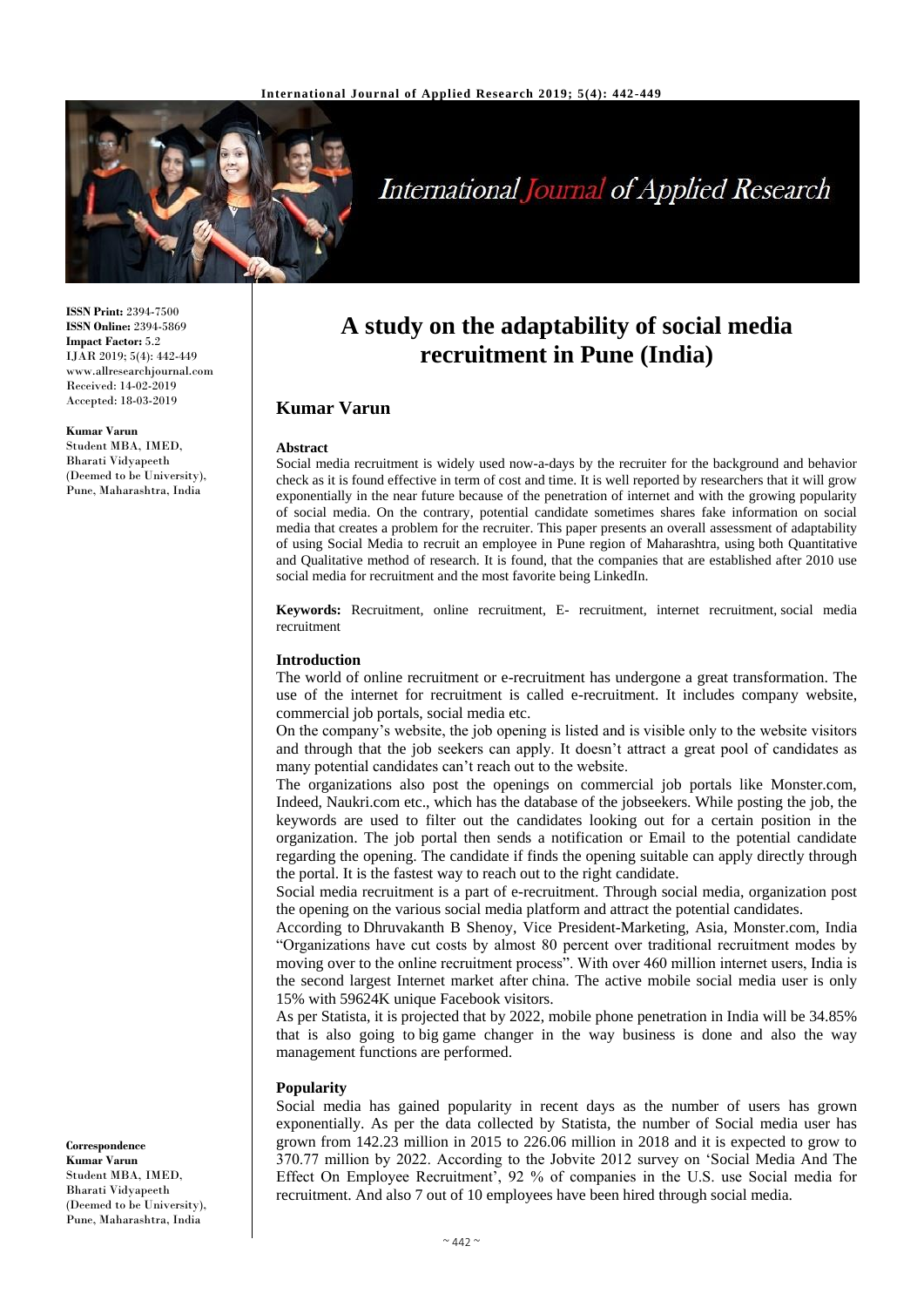According to the Statista, 87% recruiter use LinkedIn for recruitment followed by 43% used Facebook, 22% have used Twitter, 8% Instagram, 6% YouTube as of on July 2016. Social media keep on growing and it has become a great platform for job seekers and recruiter to meet.

### **Objective**

- To understand the adaptation of Social media in recruitment in Pune
- To study the preference of social media platform for recruitment
- To find out the challenges faced by the recruiter
- To find out the future of Social media in recruitment

#### **Research Methodology**

For the research both Quantitative and Qualitative data is used. This approach to research is used because this integration provides a better understanding of the research problem than either of each alone.

Quantitative data includes close-ended information such as that found to measure attitudes (e.g., rating scales), behaviors (e.g., observation checklists), and performance instruments. A questionnaire is used to collect the quantitative data.

Qualitative data consists of open-ended information that is usually gathered through interviews, focus groups, and observations. For the qualitative data recruiters are interviewed on semi-structured questionnaire to get a better insight into the topic.

A questionnaire was prepared and opinion of the recruiters or Human Resource Manager from various sectors is recorded. Apart from data collected through surveys, secondary data published by different agencies has also been used to support the point. The data presented in this research paper is collected through Questionnaire in hard copy as well as the questionnaire is sent to LinkedIn connections and an email to the concerned person of different organizations. Face to face interviews with few recruiters was also conducted for a better understanding of the topic.

### **Literature Review**

The process of finding the best-qualified candidate (from within or outside of the organization) for a job opening in a timely and cost-effective manner is recruitment. The recruitment process includes analyzing the opening of a job, attracting employees to that job, screening the resume.

Recruitment is an essential part of talent management and can be defined as 'the process of searching the right talent and stimulating them to apply for jobs in the organization' (Sinha & Thaly, 2013, p. 142). Recruiting the wrong individual is costly. Even for low-level positions, a failed hire may cost a company double the person's annual salary, rising to around six times the annual salary at higher levels (Armstrong, 2006; Houran, 2017). Employers are thus making an effort to address issues related to the attraction, recruitment, and selection of talent (Holland, Sheehan & Pyman, 2007). Recruitment is not an isolated organizational function. Rather, identifying, attracting and recruiting the right talent is a key success factor of any talent management strategy (Gallardo Gallardo & Thunnissen, 2016; Tyagi, 2012).

A study conducted by Tanja Koch Charlene Gerber Jeremias J. de Klerk on the topic- The impact of social media on recruitment (South Africa): Are you LinkedIn?

The findings confirm that social media has become an essential part of the recruitment process. However, recruiters should be careful not to be seduced into hype or frenzy about the use of social media in recruitment. Although recruitment through social media is useful and important, it has limitations and does not provide all the solutions to recruitment problems. Indeed, it may simply become another 'spray and pray' approach if used unwisely. A survey conducted by Aakash Gopalia of Oxford Brookes University on the Effectiveness of Online Recruitment and Selection Process: A Case of Tesco – It has been investigated that internet recruitment and selection are effective in terms of saving recruitment cost, reducing time to hire and helping companies in developing a competitive edge, market image and attracting right skilled candidates. Online recruitment is also effective in terms of managing talent process that is also considered effective. It has been investigated that e-recruitment will likely to grow in coming years.

#### **5. Studies and findings**

As the motto of the study is to find out the adaptability of the Social media for recruitment. To find out the clear picture, a questionnaire is prepared and was shared with the different heads as well as the responsible person for recruitment in the organization. The questionnaire was shared and collected physically as well as online. The questionnaire was sent to recruiters through LinkedIn and also through email and the data collected is from different sectors and the questions are as follows:

Q1. How frequent does your organization use Social media Platform for recruitment?

Q2. What are the reasons for recruiting through Social media?

Q3. The candidate hired through which platform is most stable? (Rate 1 for lowest and 5 for highest)

Q4. What are the main security issues you face while using Social media for recruitment?

Q5. Share your experience of using Social media for recruitment.

Q6. What are the challenges ahead in recruitment and future of recruiters?

The demography of the respondents based on certain differentiating factors are shown below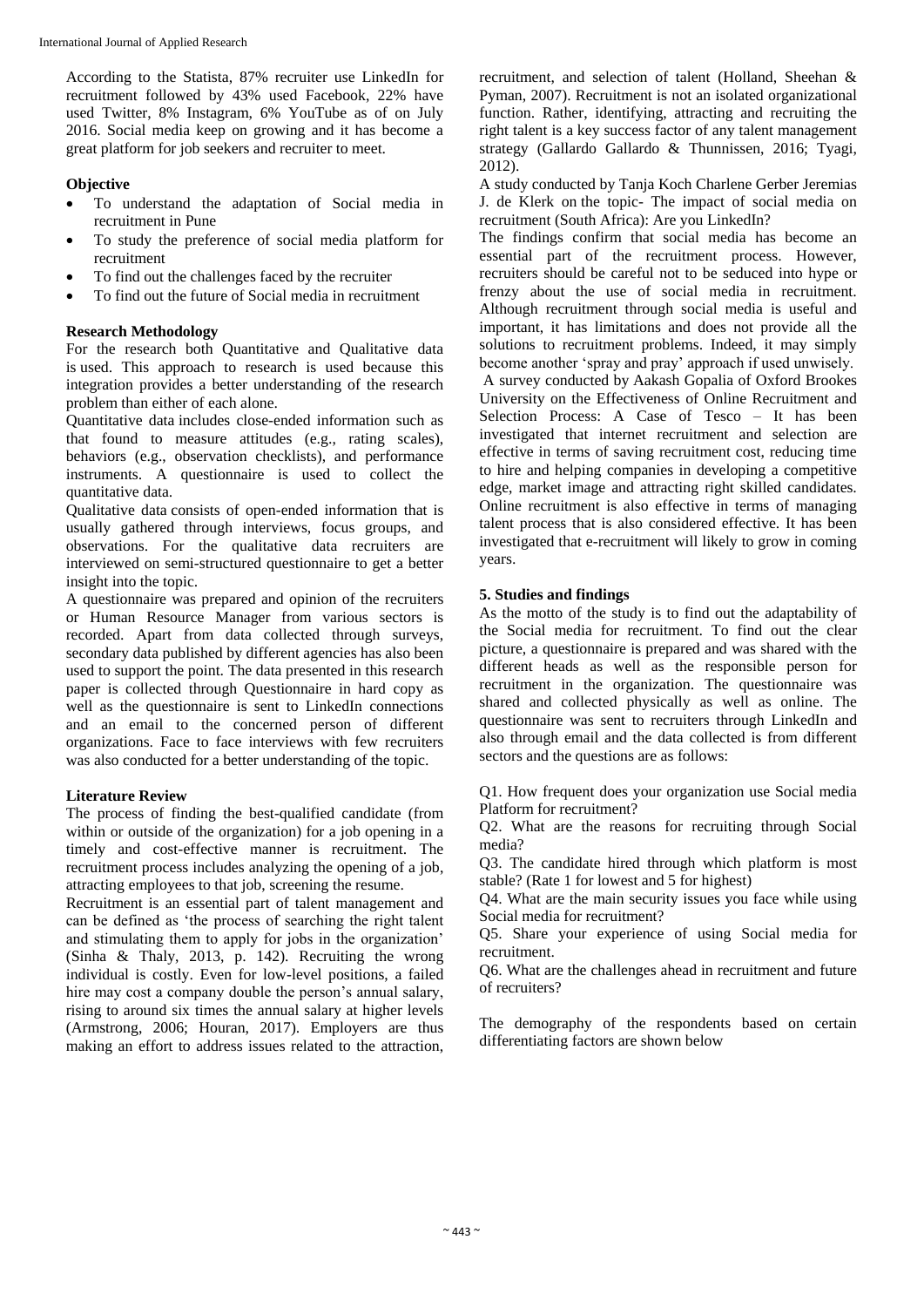

**Fig 1:** Industry-Wise Demography

**Interpretation:** The respondents of the questionnaire are from the various industries listed above. The highest respondents are from Recruitment business which is 31.25%. 25% of respondents are from IT & Manufacturing industry. While 9.37% is from the FMCG sector. The least respondents are from the Real estate industry which is 3.125%



**Fig 2:** Demographic based on year of Establishment

**Interpretation:** Amongst the responding companies, the highest is from the company established from 2001 to 2010 that accounts to 31.76%, the next highest respondents are from the company established after 2010. It is further followed by the company established before 1991 that accounts to 24.32% and finally 16.89% of respondents are from the company established between 1991 and 2000.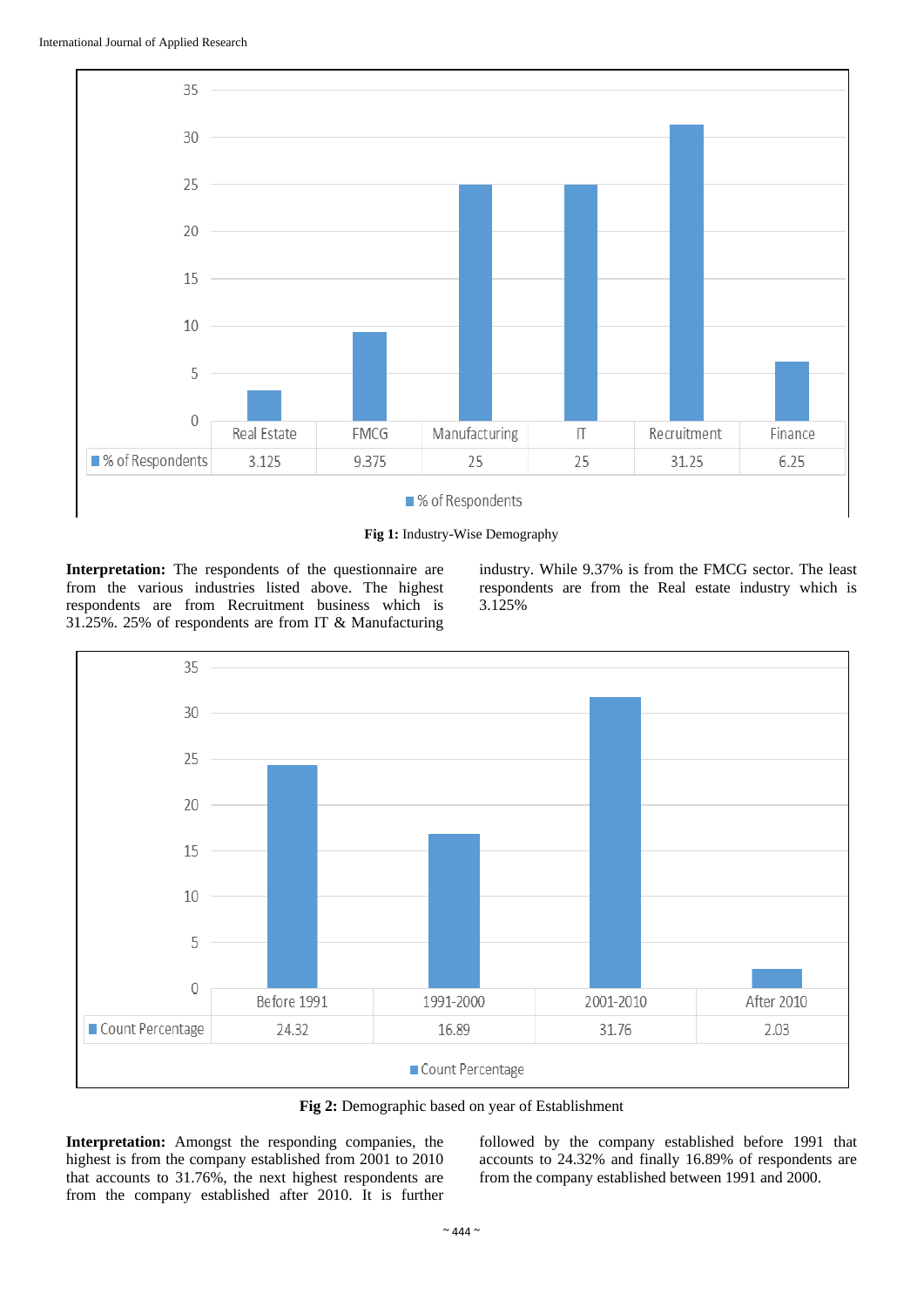

**Fig 3:** Based of number of employee

**Interpretation:** 24.05% of respondents are from the company having employee between 1 and 200. It is further 18.99% respondents are from the company having employee ranging from 2001 to 400. 15.82 % respondents are from the company having employee between 8001 to 1000 and 1001

to 3000 each of the two. While 12.66 % are from the company having employee more than 3000 9.49% are from the company having 401 to 600 employee and 3.16% is from the company having 601 to 800 employee.



**Fig 4:** Turn-over based number of Respondents

**Interpretation:** As per the turnover of the company there are 91 respondents from the company having turnover more than 50 crore while 42 respondents are from the company

having turnover up to 10 crore and 10 respondents are from the company having turnover between 10 and 50 crore.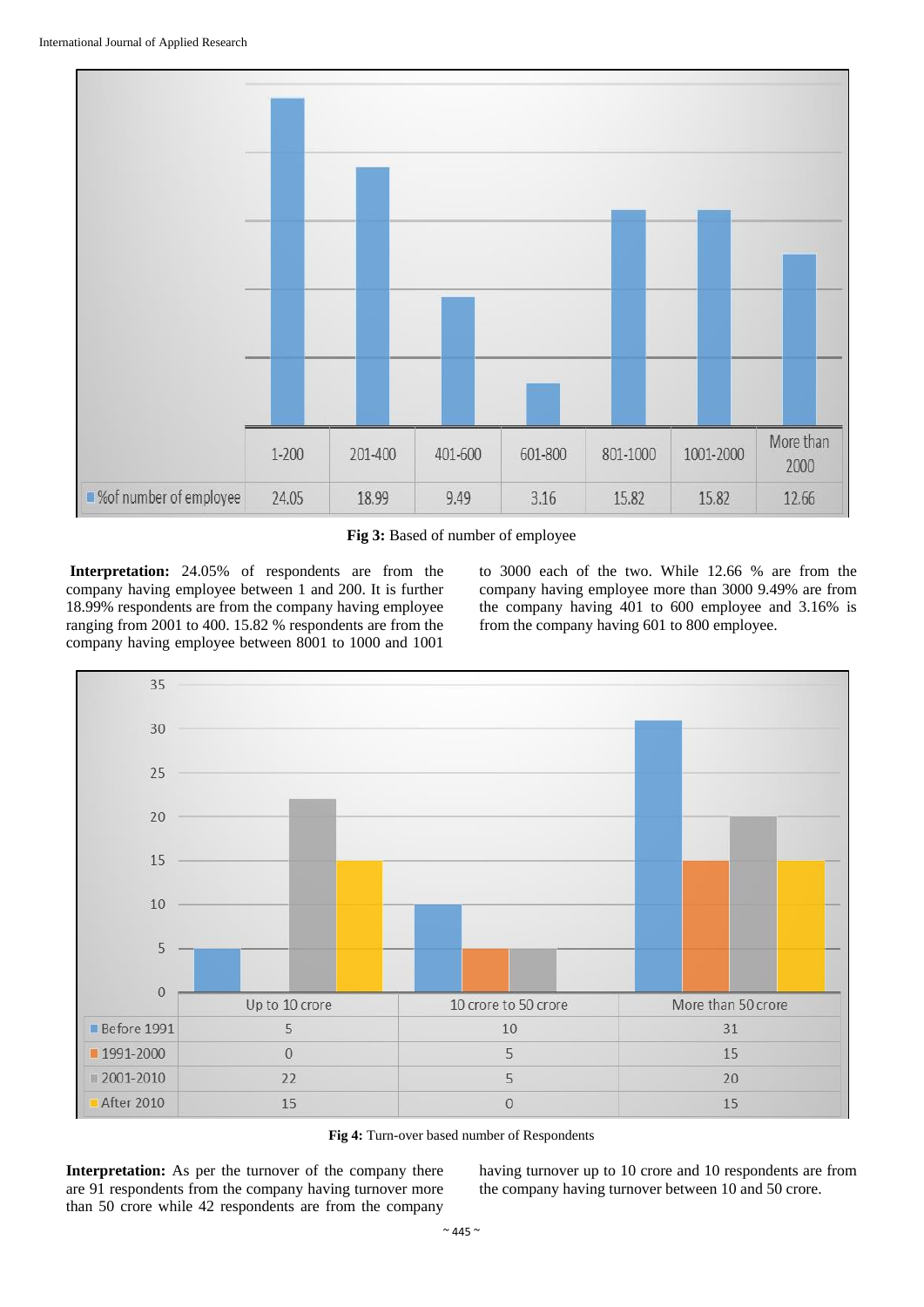

**Fig 5:** Frequeny of using Social Media for Recruitment

**Interpretation:** The above data shows the frequency of using Social media platform for recruitment. The data shows that the most frequent used Social media for recruitment is LinkedIn which is 51.89% responded by respondents that they used always while 29.11 % says they often use LinkedIn for recruitment. While only 9.49% respondents says that they never used LinkedIn for recruitment

The second most famous Social media for recruitment is Facebook & Twitter, which accounts for 9.49 each used always while 15.82% used Facebook often, while only 3.16% often used twitter and 18.98%v use Facebook sometimes for recruitment and 22.15% used twitter sometimes for recruitment. The YouTube is the least used Social media for recruitment.



 $~^{\sim}$  446  $~^{\sim}$ **Fig 6:** Adaptobality of Facebook by the company established in specific period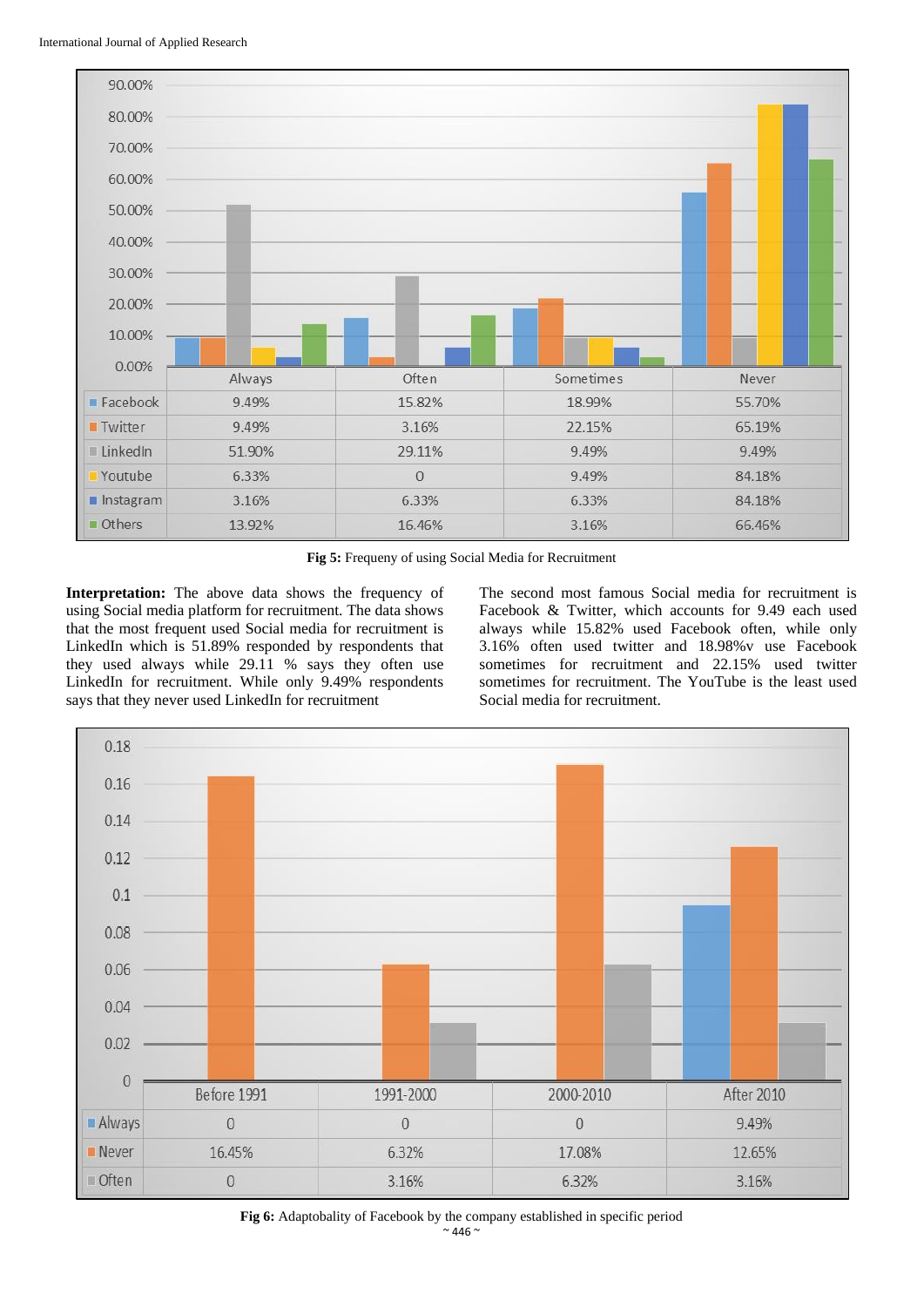**Interpretation:** The above data shows the adaptation of Social Media by the company established in certain period of time. The company established after 2010 are only always using Facebook for recruitment which is 9.49%

while company established before 1991 16.45% say they never used Facebook for recruitment while only 6.32% says they sometimes use Facebook for recruitment.



**Fig 7:** Adaptablity of Twitter in by Organization in Specified Established Year

**Interpretation:** The above data shows the adaptation of Twitter by the company established in certain period of time. The company established between 2001 and 2010 after 2010 are always using Twitter for recruitment which are 3.16% & 9.49% respectively, while company established

before 1991, 19.62% say they never used Twitter for recruitment while only 3.16% says they sometimes use Twitter for recruitment. The company established between 1991 and 2000, says only 9.49% sometimes uses Twitter for recruitment.



**Fig 8:** Adaptability of Linkedin by the company established in specific period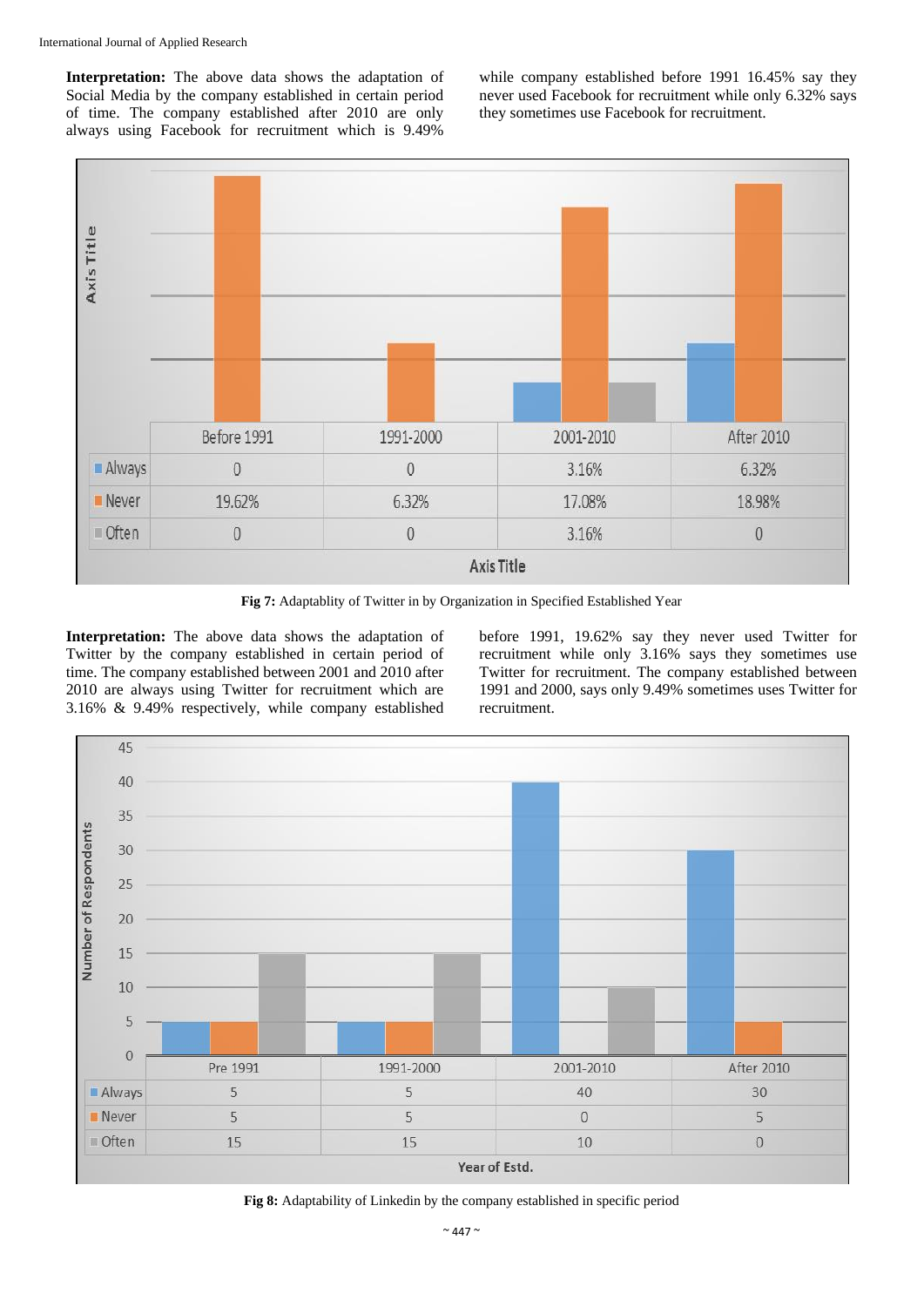**Interpretation:** The Company established after 2000 are more active on LinkedIn. While respondents of company

established between 1991 and 2000 are very less active on LinkedIn.



**Fig 9:** Adaptability of Instagram by the company Established in specified year

**Interpretation:** The above data shows the adaptation of Instagram by the company established in certain period of time. The company established after 2010 are always using Instagram for recruitment which is 3.16%, 15.82% never used Instagram and 3.16% often and sometimes used Instagram. While rest of the respondents have never used Instagram for recruitment.

**Table 1:** Why Social media is used for recruitment?

| S. No. | <b>Reasons for Using SM</b>   | Respondents $(\% )$ |
|--------|-------------------------------|---------------------|
|        | To reach passive candidates   | 31.64               |
|        | To target the right candidate | 12.66               |
|        | It's Free of use              | 16.46               |
|        | Screen your candidates        | 16.46               |
|        | All of the above              | 13.29               |

**Interpretation:** When asked about the reason for using social media for recruitment, 31.64% respondents prefer to use social media to reach out to passive candidates. 16.46% uses social media for recruitment because it is free to use and helps in screening the candidate. Through Social media recruiter can connect to those candidate who needs job but he/she doesn't want job in that particular profile but ones he/she comes to know about the opening he/she may go for that. And only 12.66% says they target right candidate through social media.

When question regarding the stability of employee is asked and to rank social media accordingly with 5 being highest and 1 the lowest. The response is as follows.

**Table 2:** Question regarding the stability of employee is asked and to rank social media accordingly with 5 being highest and 1 the lowest

| Social media Used | Ranking        | No. Of respondents |
|-------------------|----------------|--------------------|
| Facebook          |                | 5                  |
|                   | 4              | 10                 |
|                   | 1              | 5                  |
| Instagram         | $\overline{c}$ | 5                  |
|                   | 3              | 5                  |
| LinkedIn          | 4              | 5                  |
|                   | 5              | 31                 |
| Twitter           | 1              | 5                  |
|                   | 3              | 5                  |
|                   | 1              | 10                 |
| You-tube          | 2              | 5                  |
|                   | 3              | 5                  |

**Interpretation:** 31 respondents have ranked Linked as the most preferred for recruitment and ranked the highest 5. While 5 respondents have ranked 4 and again 5 respondents have ranked 3 for the stability of candidate hired through LinkedIn. The second preferred social media for recruitment is Facebook which accounts for 10 respondents have ranked 4 for the stability of employee while 5 respondents have considered the least stable platform for candidate.

The least stable candidate is hired through Instagram, followed by Twitter and then YouTube.